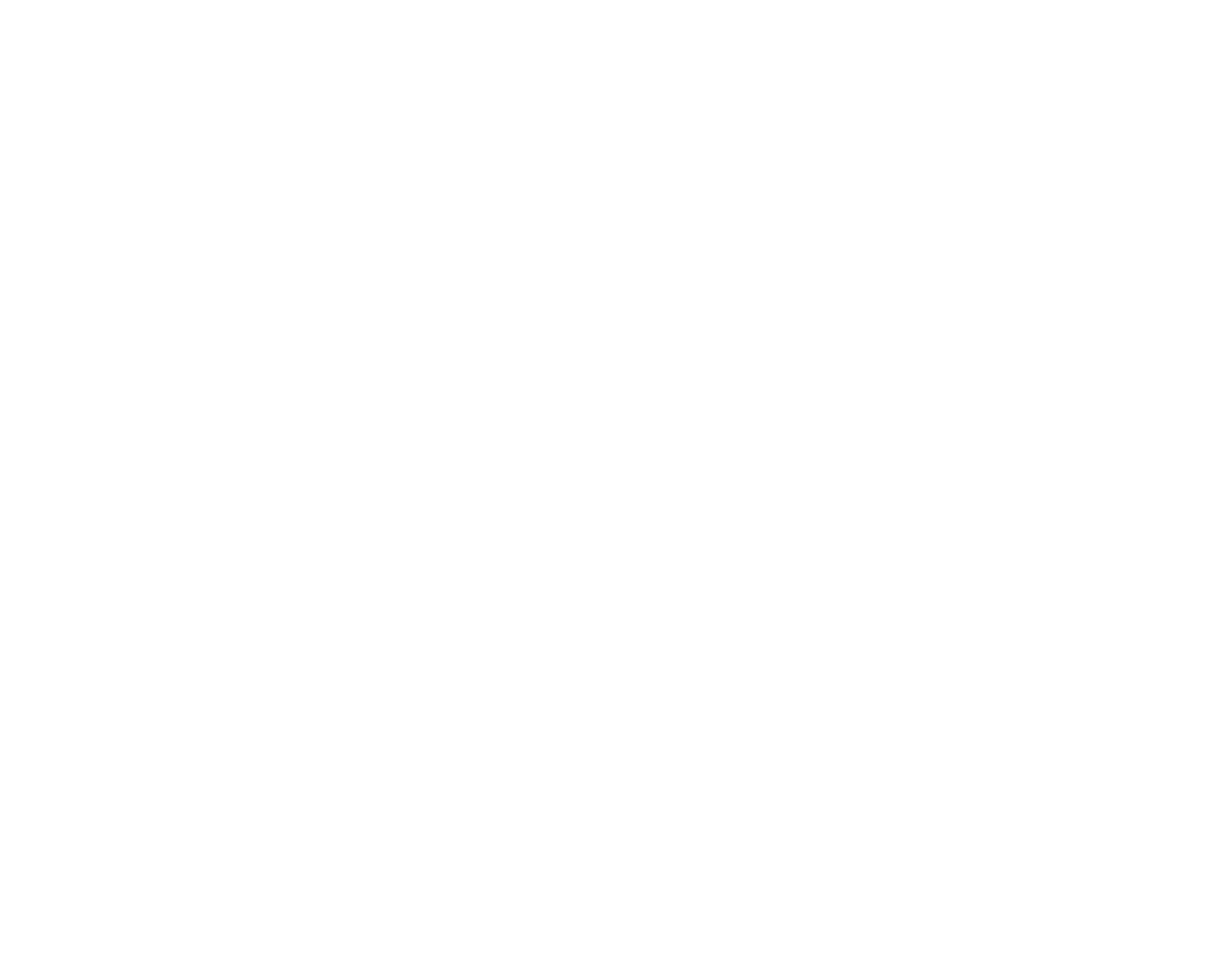| <b>Factor to be Verified</b>           | <b>Written</b> <sup>b</sup>                                                                                                                                                                                                                                                                                                                                                                                           | Third Party <sup>a</sup><br>Oral <sup>c</sup>                                                                 | <b>Documents Provided by</b><br>Applicant                                                                                                                                                                                                | Self-Declaration                                                                                                                                                                                                                                                              | <b>Verification Tips</b>                                                                                                                                                                                                                          |
|----------------------------------------|-----------------------------------------------------------------------------------------------------------------------------------------------------------------------------------------------------------------------------------------------------------------------------------------------------------------------------------------------------------------------------------------------------------------------|---------------------------------------------------------------------------------------------------------------|------------------------------------------------------------------------------------------------------------------------------------------------------------------------------------------------------------------------------------------|-------------------------------------------------------------------------------------------------------------------------------------------------------------------------------------------------------------------------------------------------------------------------------|---------------------------------------------------------------------------------------------------------------------------------------------------------------------------------------------------------------------------------------------------|
| $\bullet$ Age.                         | • None required.                                                                                                                                                                                                                                                                                                                                                                                                      | • None required.                                                                                              | • Birth Certificate<br>• Baptismal Certificate<br>• Military Discharge papers<br>• Valid passport<br>• Census document showing<br>age<br>• Naturalization certificate<br>• Social Security<br><b>Administration Benefits</b><br>printout |                                                                                                                                                                                                                                                                               |                                                                                                                                                                                                                                                   |
| Alimony or child support.<br>$\bullet$ | • Copy of separation or<br>divorce agreement<br>provided by ex-spouse<br>or court indicating type<br>of support, amount, and<br>payment schedule.<br>• Written statement<br>provided by ex-spouse<br>or income source<br>indicating all of above.<br>• If applicable, written<br>statement from<br>court/attorney that<br>payments are not being<br>received and<br>anticipated date of<br>resumption of<br>payments. | • Telephone or in-person<br>contact with ex-spouse or<br>income source<br>documented in file by the<br>owner. | • Copy of most recent<br>check, recording date,<br>amount, and check<br>number.<br>• Recent original letters from<br>the court.                                                                                                          | • Notarized statement or<br>affidavit signed by applicant<br>indicating amount received.<br>• If applicable, notarized<br>statement or affidavit from<br>applicant indicating that<br>payments are not being<br>received and describing<br>efforts to collect amounts<br>due. | • Amounts awarded but not<br>received can be excluded from<br>annual income only when<br>applicants have made<br>reasonable efforts to collect<br>amounts due, including filing with<br>courts or agencies responsible<br>for enforcing payments. |

**aNOTE**: Requests for verification from third parties must be accompanied by a Consent to Release form.

**bNOTE**: If the original document is witnessed but is a document that should not be copied, the owner should record the type of document, any control or serial numbers, and the issuer. The owner should also initial and date this notation in the file.

**cNOTE**: For all oral verification, file documentation must include facts, time and date of contact, and name and title of third party.

Appendix 3 4350.3 REV-1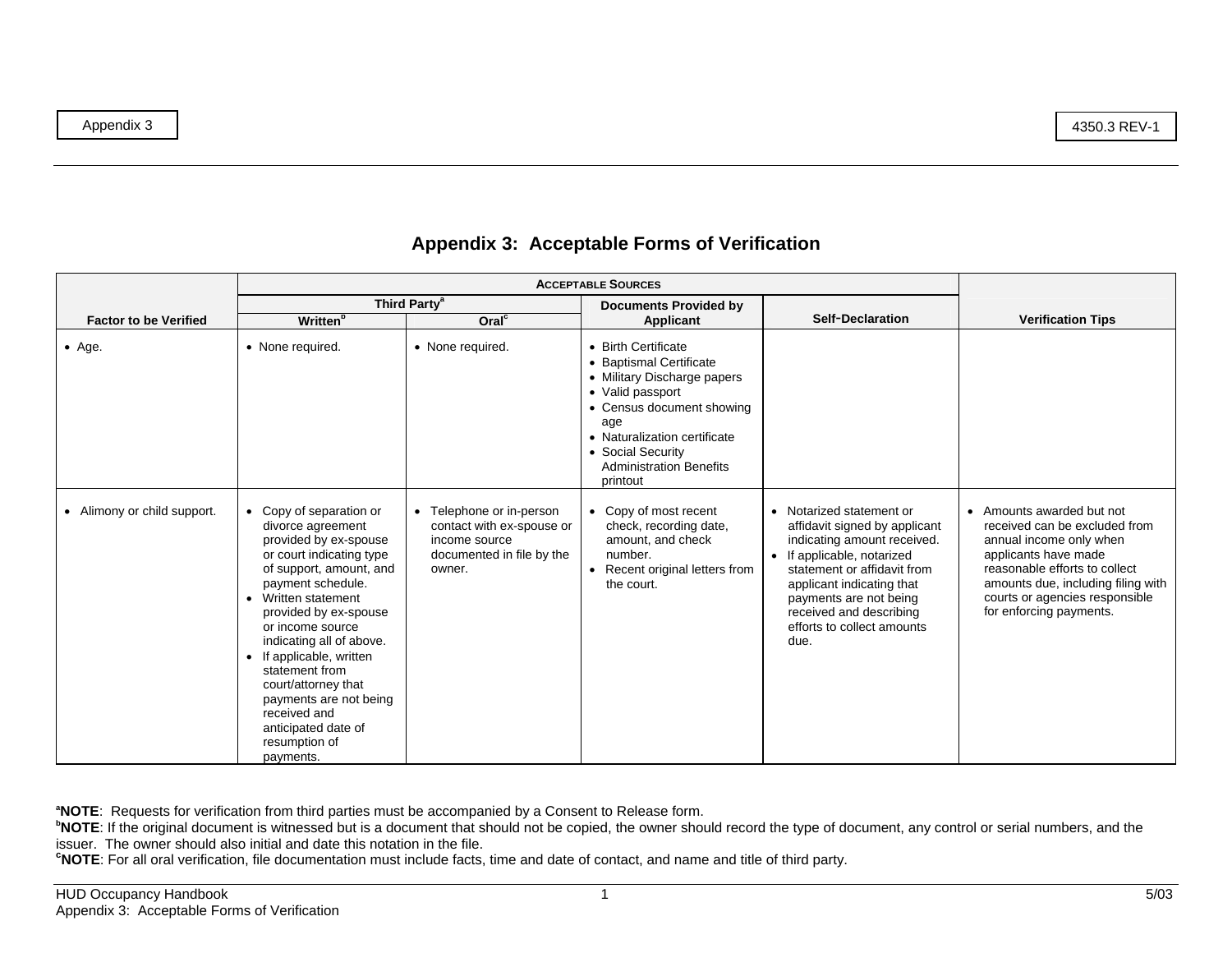|                                                          | Third Party <sup>a</sup>    |                   | <b>Documents Provided by</b> |                                                                                                                                                                                                                                                                                                                                                                                                            |                                                                                                        |
|----------------------------------------------------------|-----------------------------|-------------------|------------------------------|------------------------------------------------------------------------------------------------------------------------------------------------------------------------------------------------------------------------------------------------------------------------------------------------------------------------------------------------------------------------------------------------------------|--------------------------------------------------------------------------------------------------------|
| <b>Factor to be Verified</b>                             | <b>Written</b> <sup>b</sup> | Oral <sup>c</sup> | Applicant                    | <b>Self-Declaration</b>                                                                                                                                                                                                                                                                                                                                                                                    | <b>Verification Tips</b>                                                                               |
| • Assets disposed of for less<br>than fair market value. | • None required.            | • None required.  | • None required.             | • Certification signed by<br>applicant that no member of<br>family has disposed of<br>assets for less than fair<br>market value during<br>preceding two years.<br>If applicable, certification<br>signed by the owner of the<br>asset disposed of that<br>shows:<br>- Type of assets disposed of;<br>Date disposed of;<br>- Amount received; and<br>- Market value of asset at<br>the time of disposition. | • Only count assets disposed of<br>within a two-year period prior to<br>examination or re-examination. |

**aNOTE:** Requests for verification from third parties must be accompanied by a Consent to Release form.

**bNOTE:** If the original document is witnessed but is a document that should not be copied, the owner should record the type of document, any control or serial numbers, and the issuer. The owner should also initial and date this notation in the file.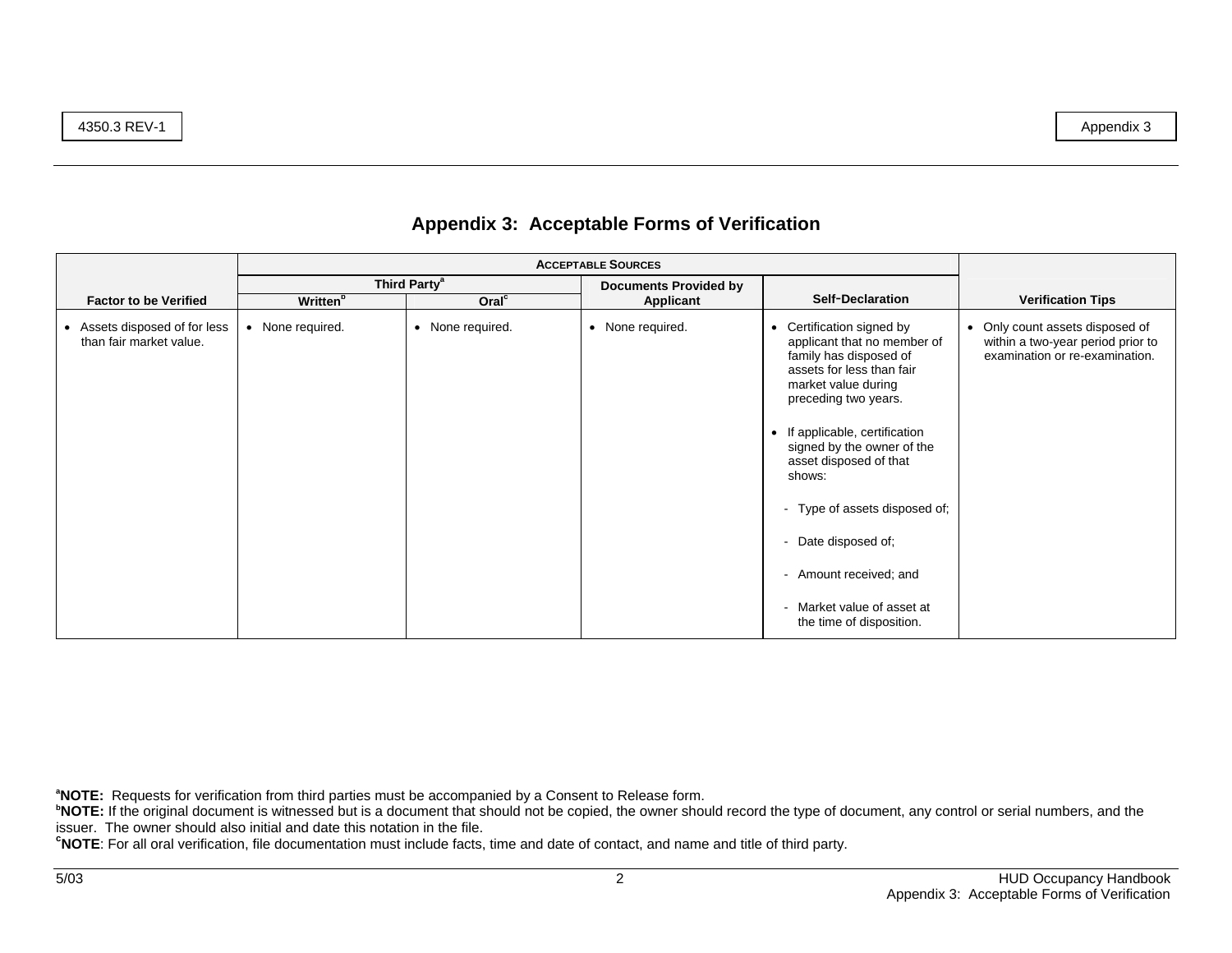|                                                  |                                                                                                                                                                                                                                                                                                                                                                          | Third Party <sup>a</sup>                                                                                 | <b>Documents Provided by</b>                                                               |                                                                            |                                                                                                                   |
|--------------------------------------------------|--------------------------------------------------------------------------------------------------------------------------------------------------------------------------------------------------------------------------------------------------------------------------------------------------------------------------------------------------------------------------|----------------------------------------------------------------------------------------------------------|--------------------------------------------------------------------------------------------|----------------------------------------------------------------------------|-------------------------------------------------------------------------------------------------------------------|
| <b>Factor to be Verified</b>                     | <b>Written</b> <sup>b</sup>                                                                                                                                                                                                                                                                                                                                              | Oral <sup>c</sup>                                                                                        | <b>Applicant</b>                                                                           | <b>Self-Declaration</b>                                                    | <b>Verification Tips</b>                                                                                          |
| • Auxiliary apparatus.                           | • Written verification from<br>source of costs and<br>purpose of apparatus.<br>• Written certification from<br>doctor or rehabilitation<br>agency that use of<br>apparatus is necessary<br>to employment of any<br>family member.<br>• In case where the<br>disabled person is<br>employed, statement<br>from employer that<br>apparatus is necessary<br>for employment. | Telephone or in-person<br>$\bullet$<br>contact with these<br>sources documented in<br>file by the owner. | • Copies of receipts or<br>evidence of periodic<br>payments for apparatus.                 |                                                                            | • The owner must determine if<br>expense is to be considered<br>medical or disability assistance.                 |
| • Care attendant for<br>disabled family members. | • Written verification from<br>attendant stating<br>amount received,<br>frequency of payments,<br>hours of care.<br>• Written certification from<br>doctor or rehabilitation<br>agency that care is<br>necessary to<br>employment of family<br>member.                                                                                                                   | Telephone or in-person<br>$\bullet$<br>contact with source<br>documented in file by the<br>owner.        | • Copies of receipts or<br>cancelled checks<br>indicating payment<br>amount and frequency. | • Notarized statement or<br>signed affidavit attesting to<br>amounts paid. | The owner must determine if this<br>$\bullet$<br>expense is to be considered<br>medical or disability assistance. |

**aNOTE**: Requests for verification from third parties must be accompanied by a Consent to Release form.

**bNOTE**: If the original document is witnessed but is a document that should not be copied, the owner should record the type of document, any control or serial numbers, and the issuer. The owner should also initial and date this notation in the file.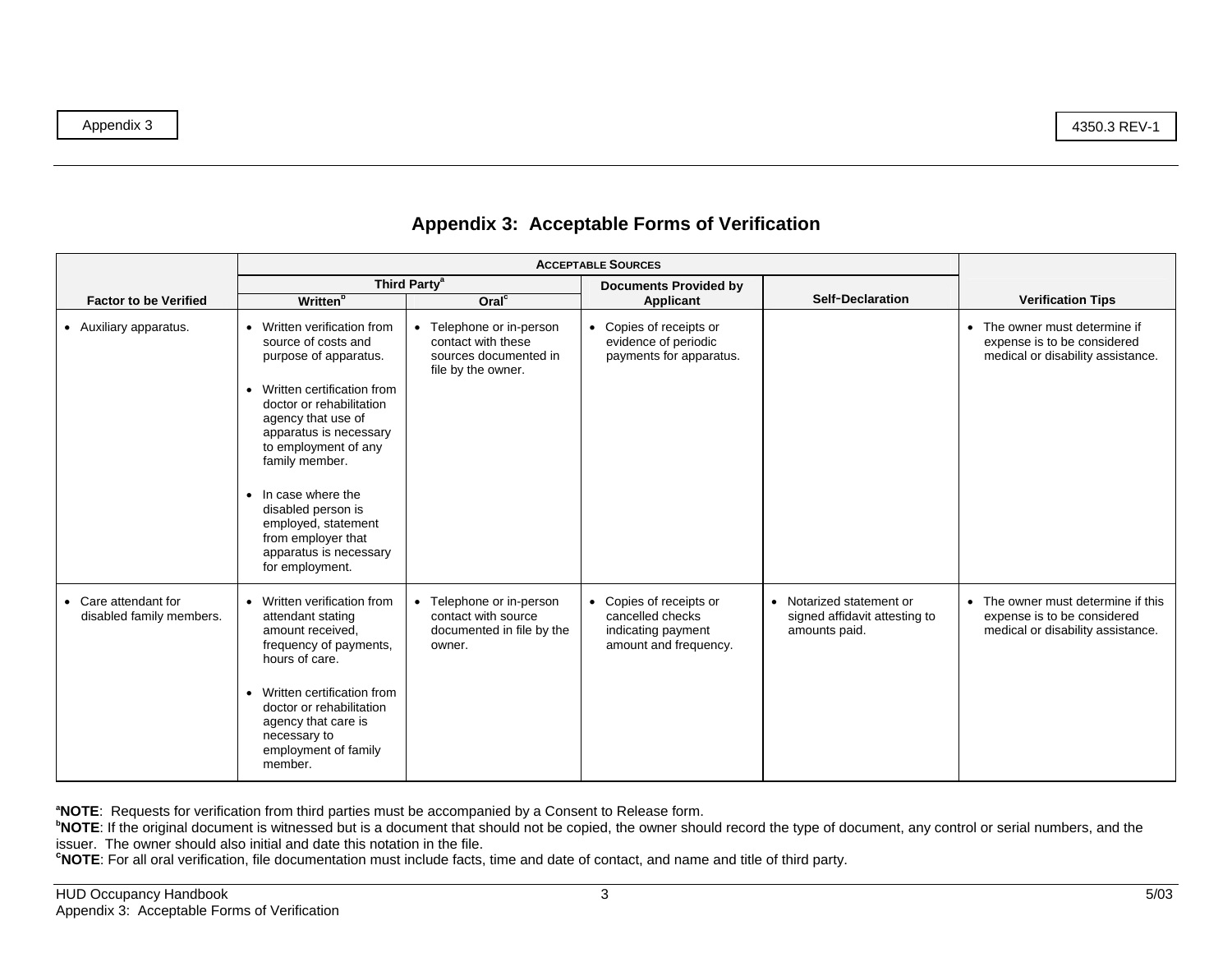| <b>Factor to be Verified</b>                                                                                                                                                       | <b>Written</b> <sup>b</sup>                                                                                                                                                                                                                                                                                                                                                                                                               | Third Party <sup>a</sup><br>Oral <sup>c</sup>                                                                                               | <b>Documents Provided by</b><br>Applicant                                                                                                                                                                                                                                      | <b>Self-Declaration</b>                                                                                                | <b>Verification Tips</b>                                                                                                                                                                                                                                                                                                                                                                                                                                                                                             |
|------------------------------------------------------------------------------------------------------------------------------------------------------------------------------------|-------------------------------------------------------------------------------------------------------------------------------------------------------------------------------------------------------------------------------------------------------------------------------------------------------------------------------------------------------------------------------------------------------------------------------------------|---------------------------------------------------------------------------------------------------------------------------------------------|--------------------------------------------------------------------------------------------------------------------------------------------------------------------------------------------------------------------------------------------------------------------------------|------------------------------------------------------------------------------------------------------------------------|----------------------------------------------------------------------------------------------------------------------------------------------------------------------------------------------------------------------------------------------------------------------------------------------------------------------------------------------------------------------------------------------------------------------------------------------------------------------------------------------------------------------|
| • Child care expenses<br>(including verification that<br>a family member who has<br>been relieved of child care<br>is working, attending<br>school, or looking for<br>employment). | • Written verification from<br>person who provides<br>care indicating amount<br>of payment, hours of<br>care, names of children,<br>frequency of payment,<br>and whether or not care<br>is necessary to<br>employment or<br>education.<br>• Verification of<br>employment as required<br>under Employment<br>Income.<br>• Verification of student<br>status (full or part-time)<br>as required under Full-<br><b>Time Student Status.</b> | • Telephone or in-person<br>contact with these<br>sources (child care<br>provider, employer,<br>school) documented in<br>file by the owner. | • Copies of receipts or<br>cancelled checks<br>indicating payments.<br>• For school attendance.<br>school records, such as<br>paid fee statements that<br>show that the time and<br>duration of school<br>attendance reasonably<br>corresponds to the period<br>of child care. | • For verification of "looking for<br>work," details of job search<br>effort as required by owner's<br>written policy. | Allowance provided only for care<br>of children 12 and younger.<br>• When same care provider takes<br>care of children and disabled<br>person, the owner must prorate<br>expenses accordingly.<br>• Owners should keep in mind that<br>costs may be higher in summer<br>months and during holiday<br>periods.<br>The owner must determine which<br>family member has been<br>enabled to work.<br>• Care for employment and<br>education must be prorated to<br>compare to earnings.<br>• Costs must be "reasonable." |
| • Citizenship                                                                                                                                                                      |                                                                                                                                                                                                                                                                                                                                                                                                                                           |                                                                                                                                             |                                                                                                                                                                                                                                                                                | • Citizens must sign<br>declaration certifying U.S.<br>Citizenship.                                                    | • Owners may require<br>applicants/residents to provide<br>verification of citizenship.                                                                                                                                                                                                                                                                                                                                                                                                                              |

**aNOTE:** Requests for verification from third parties must be accompanied by a Consent to Release form.

**bNOTE:** If the original document is witnessed but is a document that should not be copied, the owner should record the type of document, any control or serial numbers, and the issuer. The owner should also initial and date this notation in the file.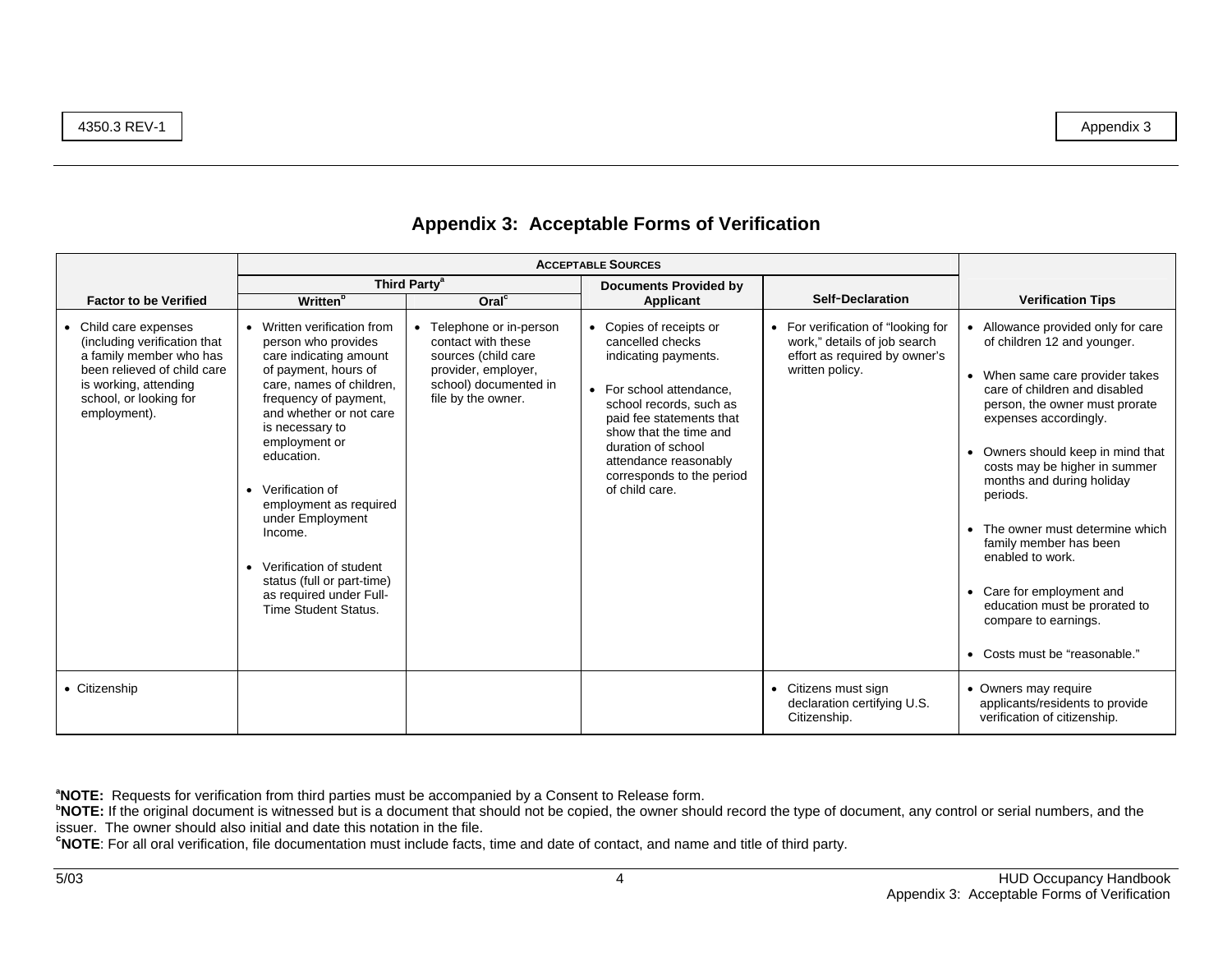| <b>Factor to be Verified</b> | <b>Written</b> <sup>b</sup>                                                                                                                                                                                                                                                                                   | Third Party <sup>a</sup><br>Oral <sup>c</sup>                                                       | <b>Documents Provided by</b><br>Applicant                                                                                                                                                                                                                                                                                                                                                                                                                                                                                                                                                                                   | <b>Self-Declaration</b>                                                                                                                               | <b>Verification Tips</b>                                                                                                                                                                                                                                                                                                                                                                                              |
|------------------------------|---------------------------------------------------------------------------------------------------------------------------------------------------------------------------------------------------------------------------------------------------------------------------------------------------------------|-----------------------------------------------------------------------------------------------------|-----------------------------------------------------------------------------------------------------------------------------------------------------------------------------------------------------------------------------------------------------------------------------------------------------------------------------------------------------------------------------------------------------------------------------------------------------------------------------------------------------------------------------------------------------------------------------------------------------------------------------|-------------------------------------------------------------------------------------------------------------------------------------------------------|-----------------------------------------------------------------------------------------------------------------------------------------------------------------------------------------------------------------------------------------------------------------------------------------------------------------------------------------------------------------------------------------------------------------------|
| • Current net family assets. | • Verification forms,<br>letters or documents<br>received from financial<br>institutions, stock<br>brokers, real estate<br>agents, employers<br>indicating the current<br>value of the assets and<br>penalties or reasonable<br>costs to be incurred in<br>order to convert<br>nonliquid assets into<br>cash. | • Telephone or in-person<br>contact with appropriate<br>source, documented in<br>file by the owner. | Passbooks, checking, or<br>savings account<br>statements, certificates of<br>deposit, property<br>appraisals, stock or bond<br>documents, or other<br>financial statements<br>completed by financial<br>institution.<br>• Copies of real estate tax<br>statements, if tax authority<br>uses approximate market<br>value.<br>• Quotes from attorneys,<br>stockbrokers, bankers,<br>and real estate agents that<br>verify penalties and<br>reasonable costs incurred<br>to convert asset to cash.<br>• Copies of real estate<br>closing documents that<br>indicate distribution of<br>sales proceeds and<br>settlement costs. | • Notarized statement or<br>signed affidavit stating cash<br>value of assets or verifying<br>cash held at applicant's<br>home or in safe deposit box. | • Use current balance in savings<br>accounts and average monthly<br>balance in checking accounts for<br>last 6 months.<br>• Use cash value of all assets (the<br>net amount the applicant would<br>receive if the asset were<br>converted to cash).<br><b>NOTE:</b> This information can<br>usually be obtained<br>simultaneously when verifying<br>income from assets and<br>employment (e.g., value of<br>pension). |

**aNOTE**: Requests for verification from third parties must be accompanied by a Consent to Release form.

**bNOTE**: If the original document is witnessed but is a document that should not be copied, the owner should record the type of document, any control or serial numbers, and the issuer. The owner should also initial and date this notation in the file.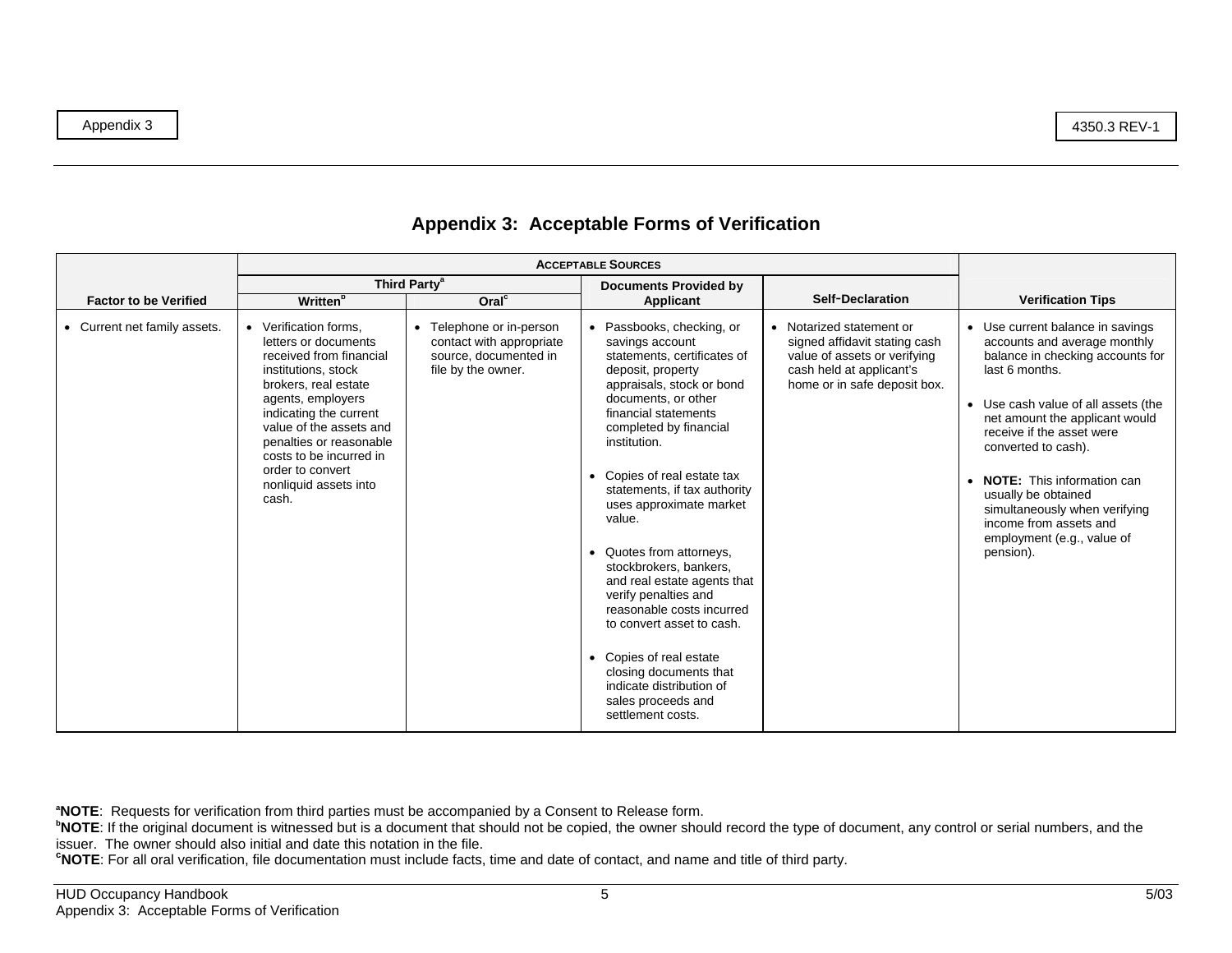| <b>Factor to be Verified</b> | <b>Written</b> <sup>b</sup>                                                                                              | Third Party <sup>a</sup><br>Oral <sup>c</sup>                                                                                                                                                                 | <b>Documents Provided by</b><br>Applicant | <b>Self-Declaration</b> | <b>Verification Tips</b>                                                                                                                                                                                                                                                                                                                                                                                                                                                                                                                                    |
|------------------------------|--------------------------------------------------------------------------------------------------------------------------|---------------------------------------------------------------------------------------------------------------------------------------------------------------------------------------------------------------|-------------------------------------------|-------------------------|-------------------------------------------------------------------------------------------------------------------------------------------------------------------------------------------------------------------------------------------------------------------------------------------------------------------------------------------------------------------------------------------------------------------------------------------------------------------------------------------------------------------------------------------------------------|
| • Disability status.         | Verification from<br>medical professional<br>stating that individual<br>qualifies under the<br>definition of disability. | Telephone or in-person<br>$\bullet$<br>contact with medical<br>professional verifying<br>qualification under the<br>federal disability<br>definition and<br>documentation in the file<br>of the conversation. |                                           | • Not appropriate.      | If a person receives Social<br>$\bullet$<br>Security Disability solely due to a<br>drug or alcohol problem, the<br>person is not considered<br>disabled under housing law. A<br>person that does not receive<br>Social Security Disability may<br>still qualify under the definition of<br>a person with disabilities.<br>Owners must not seek to verify<br>$\bullet$<br>information about a person's<br>specific disability other than<br>obtaining a professional's<br>opinion of qualification under the<br>definition of a person with<br>disabilities. |

**aNOTE:** Requests for verification from third parties must be accompanied by a Consent to Release form.

**bNOTE:** If the original document is witnessed but is a document that should not be copied, the owner should record the type of document, any control or serial numbers, and the issuer. The owner should also initial and date this notation in the file.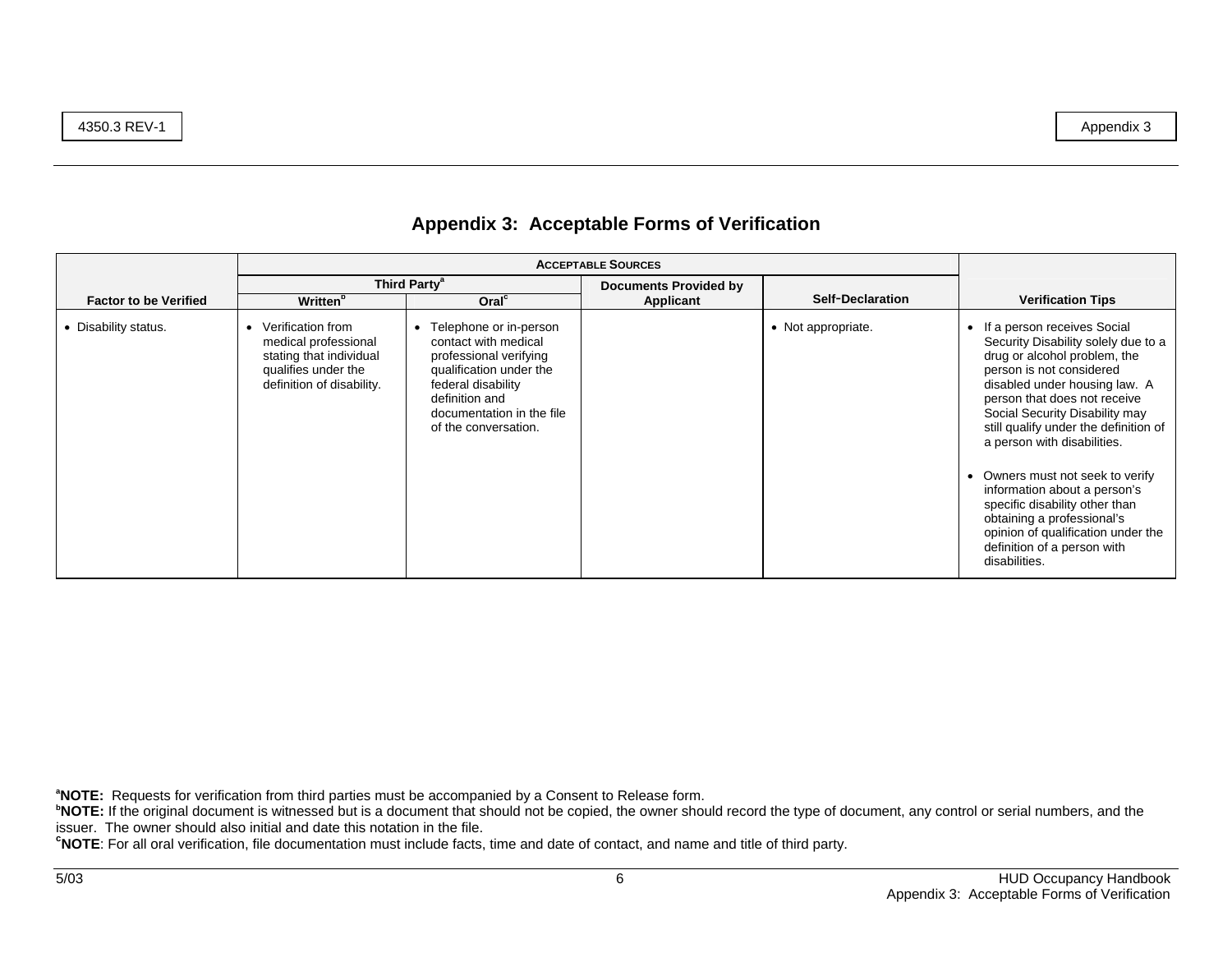|                                                              |                                           | Third Party <sup>a</sup>                                                                           | <b>Documents Provided by</b>                                                                                                                                                                                                                                                                                                                                                                                                  |                         |                                                                                                                                                         |
|--------------------------------------------------------------|-------------------------------------------|----------------------------------------------------------------------------------------------------|-------------------------------------------------------------------------------------------------------------------------------------------------------------------------------------------------------------------------------------------------------------------------------------------------------------------------------------------------------------------------------------------------------------------------------|-------------------------|---------------------------------------------------------------------------------------------------------------------------------------------------------|
| <b>Factor to be Verified</b>                                 | <b>Written</b> <sup>b</sup>               | Oral <sup>c</sup>                                                                                  | Applicant                                                                                                                                                                                                                                                                                                                                                                                                                     | <b>Self-Declaration</b> | <b>Verification Tips</b>                                                                                                                                |
| • Dividend income and<br>savings account interest<br>income. | • Verification form<br>completed by bank. | • Telephone or in-person<br>contact with appropriate<br>party, documented in file<br>by the owner. | • Copies of current<br>statements, bank<br>passbooks, certificates of<br>deposit, if they show<br>required information (i.e.,<br>current rate of interest).<br>• Copies of Form 1099 from<br>the financial institution,<br>and verification of<br>projected income for the<br>next 12 months.<br>Broker's quarterly<br>$\bullet$<br>statements showing value<br>of stocks/bonds and<br>earnings credited to the<br>applicant. | Not appropriate.        | • The owner must obtain enough<br>information to accurately project<br>income over next 12 months.<br>• Verify interest rate as well as<br>asset value. |

**aNOTE**: Requests for verification from third parties must be accompanied by a Consent to Release form.

**bNOTE**: If the original document is witnessed but is a document that should not be copied, the owner should record the type of document, any control or serial numbers, and the issuer. The owner should also initial and date this notation in the file.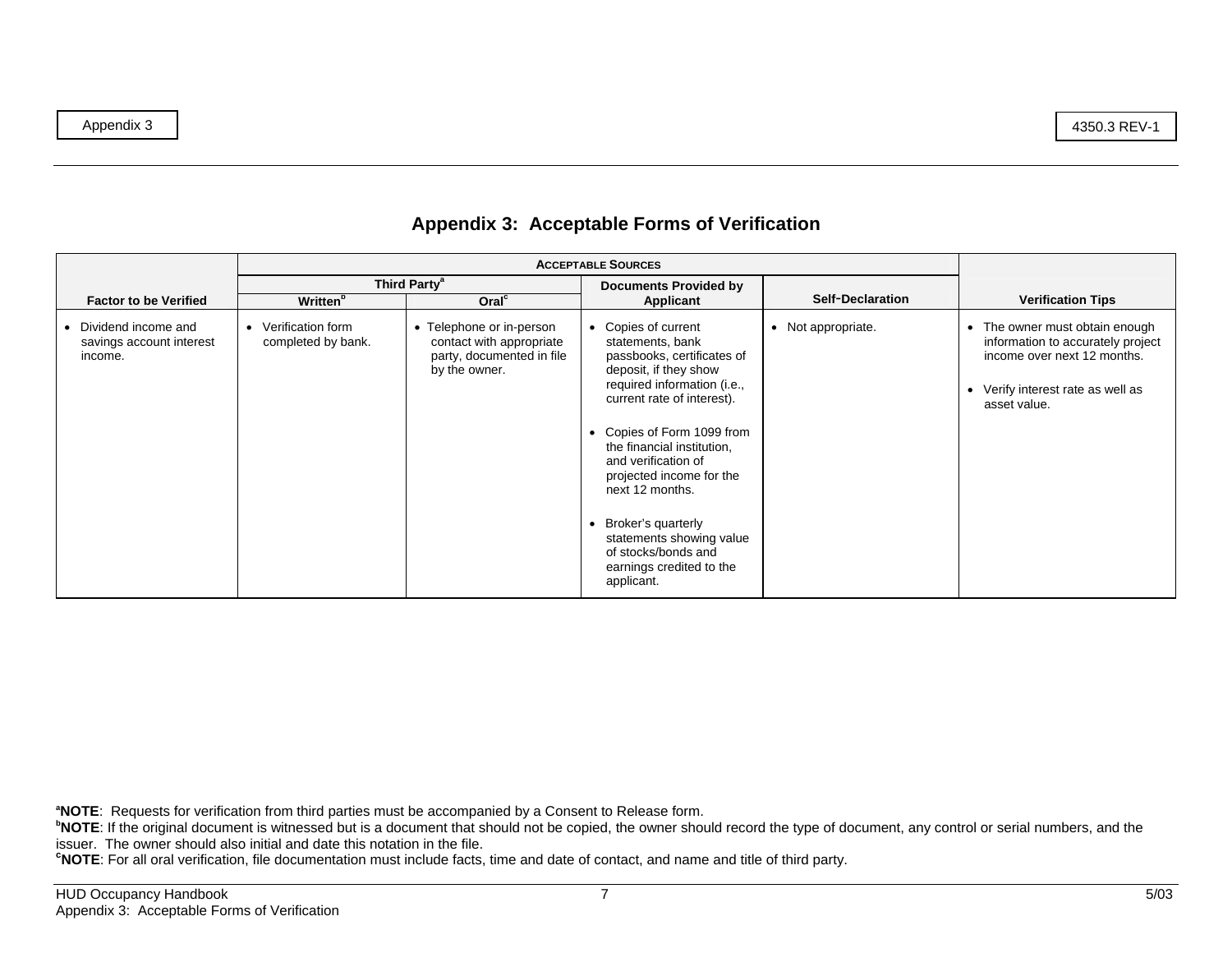|                                                                                                           |                                                                            | Third Party <sup>a</sup>                                                                                                                                                                    | <b>Documents Provided by</b>                                                                                                                                          |                                                                                                                                         |                                                                                                                                                                                                                                                                                                                                             |
|-----------------------------------------------------------------------------------------------------------|----------------------------------------------------------------------------|---------------------------------------------------------------------------------------------------------------------------------------------------------------------------------------------|-----------------------------------------------------------------------------------------------------------------------------------------------------------------------|-----------------------------------------------------------------------------------------------------------------------------------------|---------------------------------------------------------------------------------------------------------------------------------------------------------------------------------------------------------------------------------------------------------------------------------------------------------------------------------------------|
| <b>Factor to be Verified</b><br><b>Employment Income</b><br>٠<br>including tips, gratuities,<br>overtime. | <b>Written</b> <sup>b</sup><br>Verification form<br>completed by employer. | Oral <sup>c</sup><br>• Telephone or in-person<br>contact with employer,<br>specifying amount to be<br>paid per pay period and<br>length of pay period.<br>Document in file by the<br>owner. | Applicant<br>W-2 Forms, if applicant<br>has had same employer<br>for at least two years and<br>increases can be<br>accurately projected.<br>Paycheck stubs or earning | <b>Self-Declaration</b><br>• Notarized statements or<br>affidavits signed by applicant<br>that describe amount and<br>source of income. | <b>Verification Tips</b><br>Always verify: frequency of gross<br>pay (i.e., hourly, biweekly,<br>monthly, bimonthly); anticipated<br>increases in pay and effective<br>dates; overtime.<br>Require most recent 6-8                                                                                                                          |
|                                                                                                           |                                                                            |                                                                                                                                                                                             | statements.                                                                                                                                                           |                                                                                                                                         | consecutive pay stubs; do not<br>use check without stub.<br>For a fee, additional information<br>$\bullet$<br>can be obtained from The Work<br>Number 800-996-7556; First<br>American Registry 800-999-<br>0350; and Verifax 800-969-5100.<br>Fees are valid project expenses.<br>Information does not replace<br>third-party verification. |

**aNOTE:** Requests for verification from third parties must be accompanied by a Consent to Release form.

**bNOTE:** If the original document is witnessed but is a document that should not be copied, the owner should record the type of document, any control or serial numbers, and the issuer. The owner should also initial and date this notation in the file.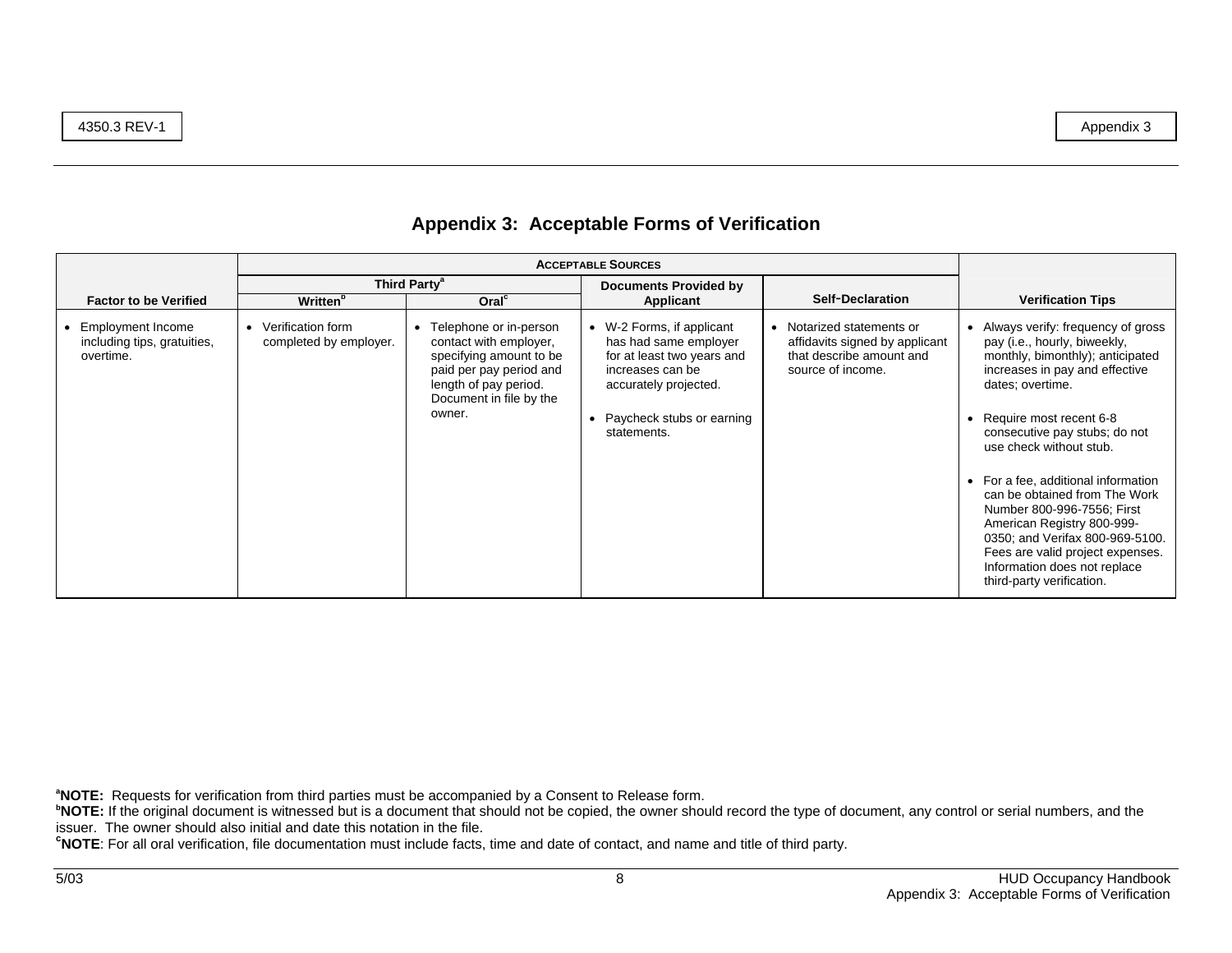| <b>Factor to be Verified</b>                                                                                              | <b>Written</b> <sup>b</sup>                                                                                                                                                                                                                                                                                                                                           | Third Party <sup>a</sup><br>Oral <sup>c</sup>                                          | <b>Documents Provided by</b><br>Applicant                                                                                                                                                                                                                                                                                                                                                                     | <b>Self-Declaration</b>                                                             | <b>Verification Tips</b>                                                                                                                                                                                                                                                                                                                                                      |
|---------------------------------------------------------------------------------------------------------------------------|-----------------------------------------------------------------------------------------------------------------------------------------------------------------------------------------------------------------------------------------------------------------------------------------------------------------------------------------------------------------------|----------------------------------------------------------------------------------------|---------------------------------------------------------------------------------------------------------------------------------------------------------------------------------------------------------------------------------------------------------------------------------------------------------------------------------------------------------------------------------------------------------------|-------------------------------------------------------------------------------------|-------------------------------------------------------------------------------------------------------------------------------------------------------------------------------------------------------------------------------------------------------------------------------------------------------------------------------------------------------------------------------|
| • Family composition.                                                                                                     | • None required.                                                                                                                                                                                                                                                                                                                                                      | • None required.                                                                       | • Birth certificates<br>Divorce actions<br>• Drivers' licenses<br>Employer records<br>• Income tax returns<br>• Marriage certificates<br>• School records<br>• Social Security<br>Administration records<br>• Social service agency<br>records<br>• Support payment records<br>• Utility bills<br>• Veterans Administration<br>(VA) records                                                                   |                                                                                     | • An owner may seek verification<br>only if the owner has clear written<br>policy.                                                                                                                                                                                                                                                                                            |
| • Family type.<br>(Information verified only to<br>determine eligibility for<br>project, preferences, and<br>allowances.) | <b>Disability Status:</b><br>statement from<br>physician or other<br>reliable source, if<br>benefits documenting<br>status are not received.<br>See paragraph 3.25 B.1<br>for restrictions on this<br>form of verification.<br><b>Displacement Status:</b><br>Written statement or<br>certificate of<br>displacement by the<br>appropriate<br>governmental authority. | • Telephone or in-person<br>contact with source<br>documented in file by the<br>owner. | • Elderly Status (when there<br>is reasonable doubt that<br>applicant is at least 62):<br>birth certificate, baptismal<br>certificate, social security<br>records, driver's license,<br>census record, official<br>record of birth or other<br>authoritative document or<br>receipt of SSI old age<br>benefits or SS benefits.<br>· Disabled, blind: evidence<br>of receipt of SSI or<br>Disability benefits. | Elderly Status: Applicant's<br>signature on application is<br>generally sufficient. | Unless the applicant receives<br>$\bullet$<br>income or benefits for which<br>elderly or disabled status is a<br>requirement, such status must<br>be verified.<br>Status of disabled family<br>members must be verified for<br>entitlement to \$480 dependent<br>deduction and disability<br>assistance allowance.<br>• Owner may not ask the<br>nature/extent of disability. |

**aNOTE**: Requests for verification from third parties must be accompanied by a Consent to Release form.

**bNOTE**: If the original document is witnessed but is a document that should not be copied, the owner should record the type of document, any control or serial numbers, and the issuer. The owner should also initial and date this notation in the file.

**cNOTE**: For all oral verification, file documentation must include facts, time and date of contact, and name and title of third party.

Appendix 3 4350.3 REV-1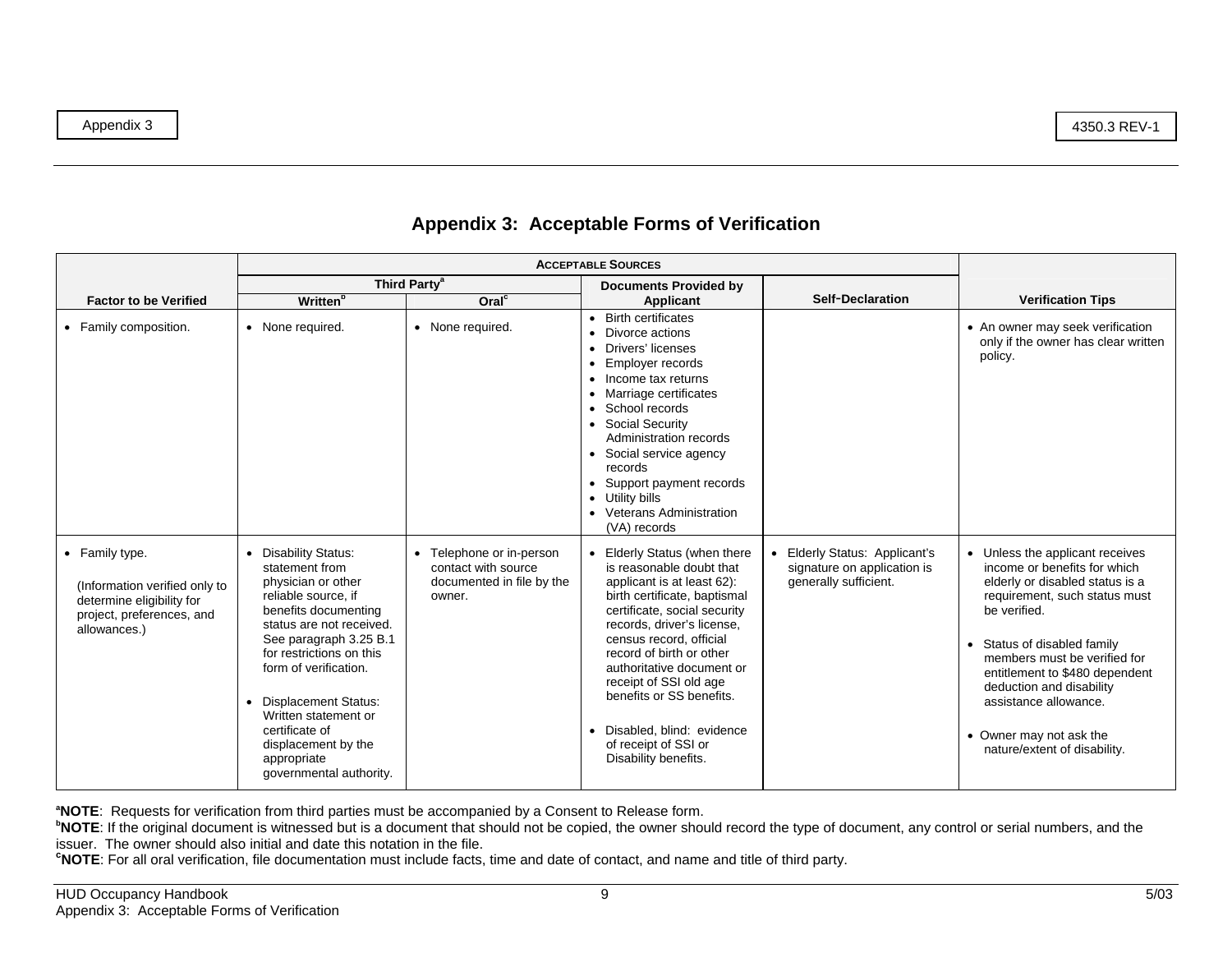|                                                                                                                 |                                                                                                                             |                                                                                             | <b>ACCEPTABLE SOURCES</b>                                                                                                                                                            |                                                       |                                                                     |
|-----------------------------------------------------------------------------------------------------------------|-----------------------------------------------------------------------------------------------------------------------------|---------------------------------------------------------------------------------------------|--------------------------------------------------------------------------------------------------------------------------------------------------------------------------------------|-------------------------------------------------------|---------------------------------------------------------------------|
| <b>Factor to be Verified</b>                                                                                    | <b>Written</b> <sup>b</sup>                                                                                                 | Third Party <sup>a</sup><br>Oral <sup>c</sup>                                               | <b>Documents Provided by</b><br>Applicant                                                                                                                                            | <b>Self-Declaration</b>                               | <b>Verification Tips</b>                                            |
| • Full-time student status (of<br>family member 18 or older,<br>excluding head, spouse,<br>or foster children). | Verification from the<br>Admissions or<br>Registrar's Office or<br>dean, counselor,<br>advisor, etc., or from VA<br>Office. | Telephone or in-person<br>contact with these<br>sources documented in<br>file by the owner. | School records, such as<br>paid fee statements that<br>show a sufficient number<br>of credits to be considered<br>a full-time student by the<br>educational institution<br>attended. |                                                       |                                                                     |
| • Immigration Status.                                                                                           | Verification of eligible<br>immigration status must                                                                         | $\bullet$ None.                                                                             | • Applicant/resident must<br>provide appropriate                                                                                                                                     | • Noncitizens must sign<br>declaration certifying the | Owners must require noncitizens<br>requesting assistance to provide |

immigration documents to initiate verification.

following:

status.

Eligible immigration status; or Decision not to claim eligible

**aNOTE:** Requests for verification from third parties must be accompanied by a Consent to Release form.

be received from DHS through the DHS SAVE system or through secondary verification using DHS Form G-845.

**bNOTE:** If the original document is witnessed but is a document that should not be copied, the owner should record the type of document, any control or serial numbers, and the issuer. The owner should also initial and date this notation in the file.

**cNOTE**: For all oral verification, file documentation must include facts, time and date of contact, and name and title of third party.

verification of eligible immigration

status.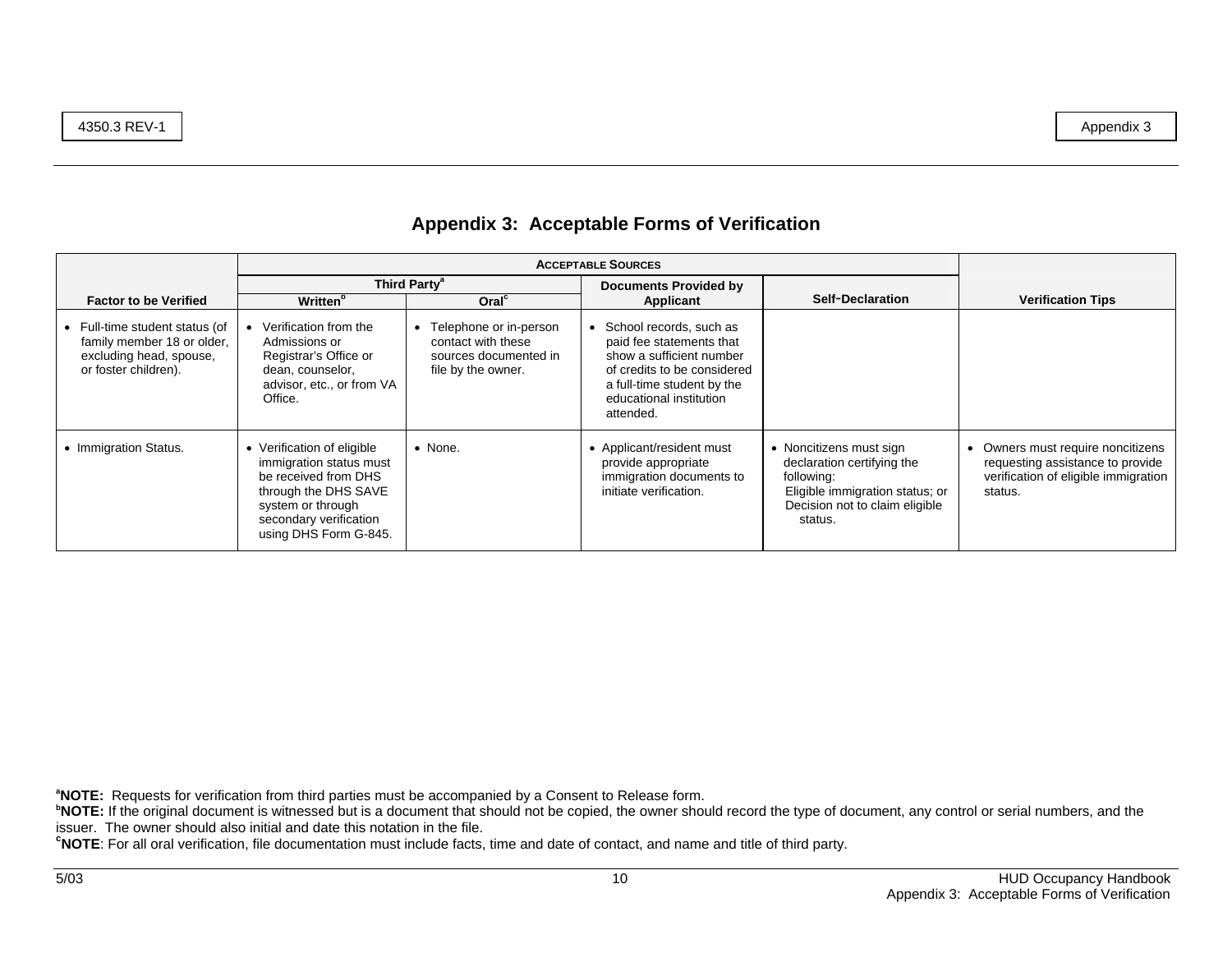|                                                                                                                                                                                                      |                                                                                                                                                                                                                                                                       | <b>ACCEPTABLE SOURCES</b>                                                                                                                                                                                                                                  |                                                                                                                                                                                                                                                                                                                          |                         |                                                                                                                                                                                                                                                                                                                                                                                                                                                          |
|------------------------------------------------------------------------------------------------------------------------------------------------------------------------------------------------------|-----------------------------------------------------------------------------------------------------------------------------------------------------------------------------------------------------------------------------------------------------------------------|------------------------------------------------------------------------------------------------------------------------------------------------------------------------------------------------------------------------------------------------------------|--------------------------------------------------------------------------------------------------------------------------------------------------------------------------------------------------------------------------------------------------------------------------------------------------------------------------|-------------------------|----------------------------------------------------------------------------------------------------------------------------------------------------------------------------------------------------------------------------------------------------------------------------------------------------------------------------------------------------------------------------------------------------------------------------------------------------------|
| <b>Factor to be Verified</b>                                                                                                                                                                         | <b>Written</b> <sup>b</sup>                                                                                                                                                                                                                                           | Third Party <sup>a</sup><br>Oral <sup>c</sup>                                                                                                                                                                                                              | <b>Documents Provided by</b><br>Applicant                                                                                                                                                                                                                                                                                | <b>Self-Declaration</b> | <b>Verification Tips</b>                                                                                                                                                                                                                                                                                                                                                                                                                                 |
| • Income maintenance<br>payments, benefits,<br>income other than wages<br>(i.e., welfare, Social<br>Security [SS],<br><b>Supplemental Security</b><br>Income [SSI], Disability<br>Income, Pensions). | • Award or benefit<br>notification letters<br>prepared and signed by<br>authorizing agency.<br>• TRACS or REAC may<br>provide verification for<br>social security.                                                                                                    | • Telephone or in-person<br>contact with income<br>source, documented in<br>file by the owner.<br>• NOTE: For all oral<br>verification, file<br>documentation must<br>include facts, time and<br>date of contact, and<br>name and title of third<br>party. | • Current or recent check<br>stubs with date, amount,<br>and check number<br>recorded by the owner.<br>• Award letters or computer<br>printout from court or<br>public agency.<br>Copies of validated bank<br>deposit slips, with<br>identification by bank.<br>• Most recent quarterly<br>pension account<br>statement. |                         | • Checks or automatic bank<br>deposit slips may not provide<br>gross amounts of benefits if<br>applicant has deductions made<br>for Medicare Insurance.<br>• Pay stubs for the most recent four<br>to six weeks should be obtained.<br>Copying of U.S. Treasury checks<br>$\bullet$<br>is not permitted.<br>• Award letters/printouts from court<br>or public agency may be out of<br>date; telephone verification of<br>letter/printout is recommended. |
| • Interest from sale of real<br>property (e.g., contract for<br>deed, installment sales<br>contract, etc.)                                                                                           | • Verification form<br>completed by an<br>accountant, attorney,<br>real estate broker, the<br>buyer, or a financial<br>institution which has<br>copies of the<br>amortization schedule<br>from which interest<br>income for the next 12<br>months can be<br>obtained. | • Telephone or in-person<br>contact with appropriate<br>party, documented in file<br>by the owner.                                                                                                                                                         | • Copy of the contract.<br>• Copy of the amortization<br>schedule, with sufficient<br>information for the owner<br>to determine the amount<br>of interest to be earned<br>during the next 12 months.<br>• NOTE: Copy of a check<br>paid by the buyer to the<br>applicant is not<br>acceptable.                           |                         | • Only the interest income is<br>counted: the balance of the<br>payment applied to the principal<br>is merely a liquidation of the<br>asset.<br>• The owner must get enough<br>information to compute the<br>actual interest income for the<br>next 12 months.                                                                                                                                                                                           |

**aNOTE**: Requests for verification from third parties must be accompanied by a Consent to Release form.

**bNOTE**: If the original document is witnessed but is a document that should not be copied, the owner should record the type of document, any control or serial numbers, and the issuer. The owner should also initial and date this notation in the file.

**cNOTE**: For all oral verification, file documentation must include facts, time and date of contact, and name and title of third party.

Appendix 3 4350.3 REV-1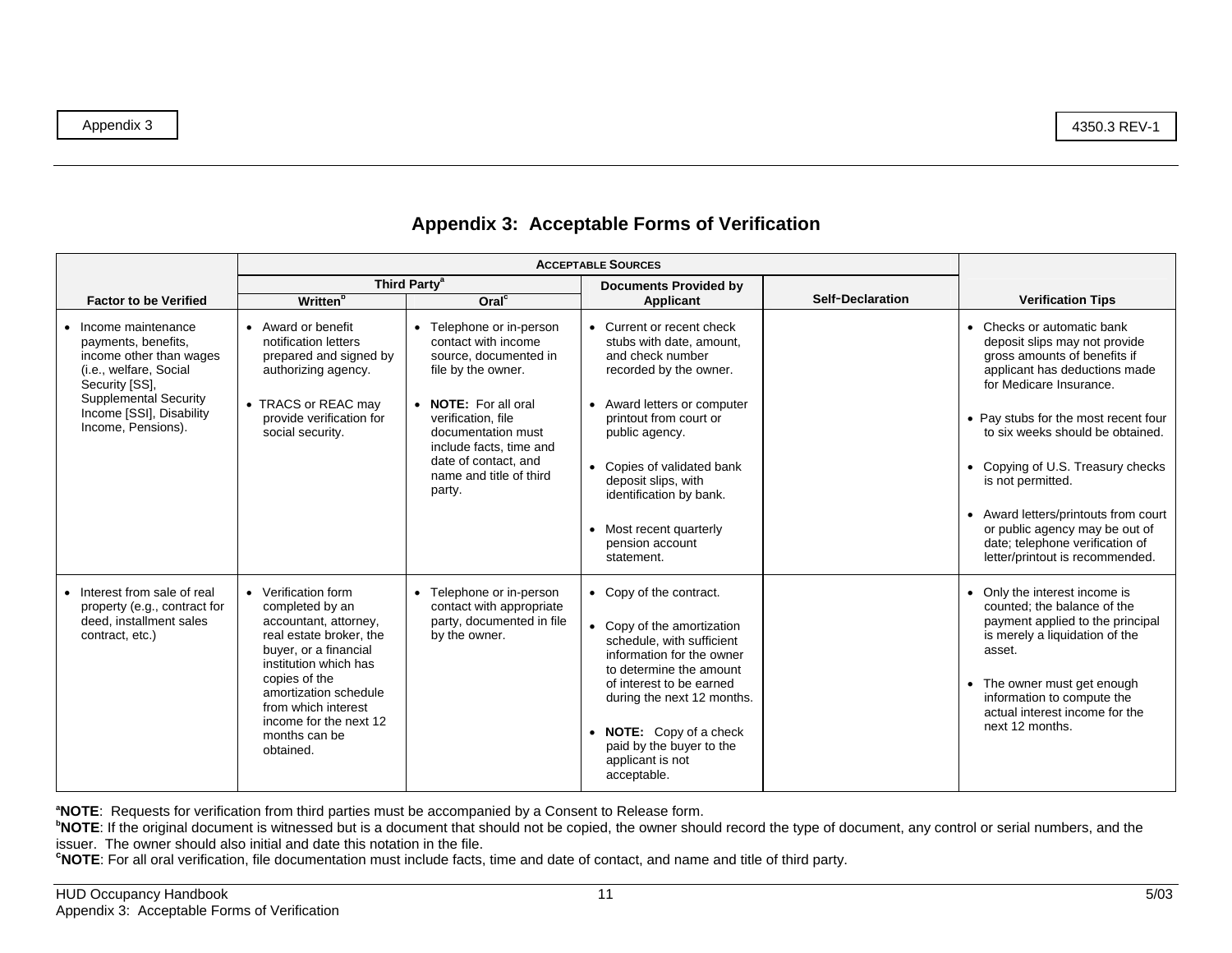| <b>Factor to be Verified</b>       | <b>Written</b> <sup>b</sup>                                                                                                                                                                                                                      | Third Party <sup>a</sup><br>Oral <sup>c</sup>                                                  | <b>Documents Provided by</b><br>Applicant                                                                                                                                                                                                                                                                                                                                                                                                                                                                                                                                                                                        | <b>Self-Declaration</b>                                                                                                                                                 | <b>Verification Tips</b>                                                                                                                  |
|------------------------------------|--------------------------------------------------------------------------------------------------------------------------------------------------------------------------------------------------------------------------------------------------|------------------------------------------------------------------------------------------------|----------------------------------------------------------------------------------------------------------------------------------------------------------------------------------------------------------------------------------------------------------------------------------------------------------------------------------------------------------------------------------------------------------------------------------------------------------------------------------------------------------------------------------------------------------------------------------------------------------------------------------|-------------------------------------------------------------------------------------------------------------------------------------------------------------------------|-------------------------------------------------------------------------------------------------------------------------------------------|
| • Medical expenses.                | • Verification by a doctor,<br>hospital or clinic,<br>dentist, pharmacist,<br>etc., of estimated<br>medical costs to be<br>incurred or regular<br>payments expected to<br>be made on outstanding<br>bills which are not<br>covered by insurance. | • Telephone or in-person<br>contact with these<br>sources, documented in<br>file by the owner. | • Copies of cancelled<br>checks that verify<br>payments on outstanding<br>medical bills that will<br>continue for all or part of<br>the next 12 months.<br>Copies of income tax<br>$\bullet$<br>forms (Schedule A, IRS<br>Form 1040) that itemize<br>medical expenses, when<br>the expenses are not<br>expected to change over<br>the next 12 months.<br>• Receipts, cancelled<br>checks, pay stubs, which<br>indicate health insurance<br>premium costs, or<br>payments to a resident<br>attendant.<br>Receipts or ticket stubs<br>$\bullet$<br>that verify transportation<br>expenses directly related<br>to medical expenses. | • Notarized statement or<br>signed affidavit of<br>transportation expenses<br>directly related to medical<br>treatment, if there is no other<br>source of verification. | • Medical expenses are not<br>allowable as deduction unless<br>applicant is an elderly or<br>disabled family. Status must be<br>verified. |
| • Need for an assistive<br>animal. | • Letter from medical<br>provider.                                                                                                                                                                                                               |                                                                                                |                                                                                                                                                                                                                                                                                                                                                                                                                                                                                                                                                                                                                                  |                                                                                                                                                                         | • If the owner's policy is to verify<br>this need, owner must implement<br>policy consistently.                                           |

**aNOTE:** Requests for verification from third parties must be accompanied by a Consent to Release form.

**bNOTE:** If the original document is witnessed but is a document that should not be copied, the owner should record the type of document, any control or serial numbers, and the issuer. The owner should also initial and date this notation in the file.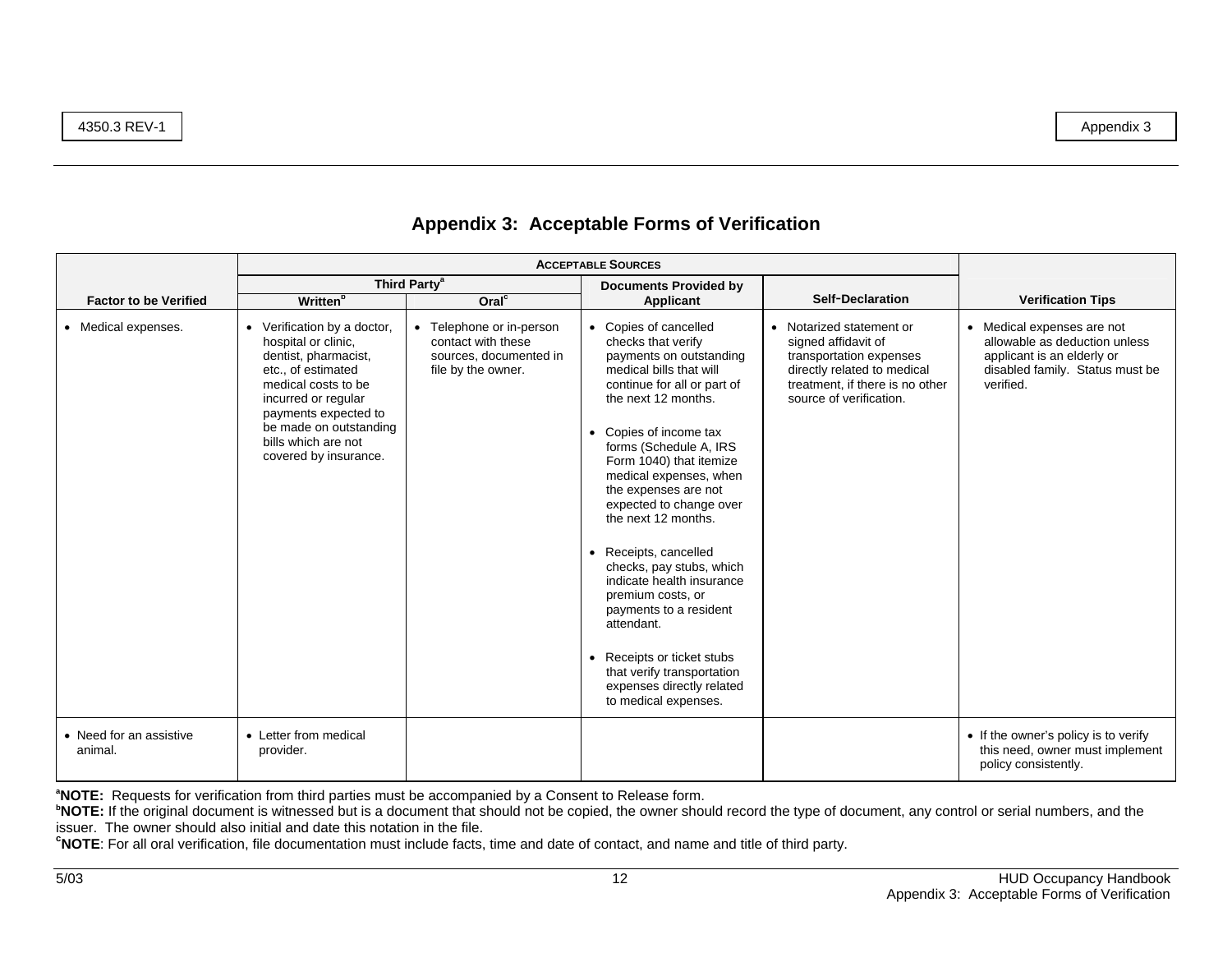|                                         | <b>ACCEPTABLE SOURCES</b>                                                                                                                      |                                                                                        |                                                                                                                                                                                                                                                                                                                                                                                                        |                                                                                                             |                                                                             |
|-----------------------------------------|------------------------------------------------------------------------------------------------------------------------------------------------|----------------------------------------------------------------------------------------|--------------------------------------------------------------------------------------------------------------------------------------------------------------------------------------------------------------------------------------------------------------------------------------------------------------------------------------------------------------------------------------------------------|-------------------------------------------------------------------------------------------------------------|-----------------------------------------------------------------------------|
| <b>Factor to be Verified</b>            | <b>Written</b> <sup>b</sup>                                                                                                                    | Third Party <sup>a</sup><br>Oral <sup>c</sup>                                          | <b>Documents Provided by</b><br>Applicant                                                                                                                                                                                                                                                                                                                                                              | <b>Self-Declaration</b>                                                                                     | <b>Verification Tips</b>                                                    |
| • Net Income for a business.            | • Not applicable.                                                                                                                              | • Not applicable.                                                                      | • Form 1040 with Schedule<br>C, E, or F.<br>• Financial Statement(s) of<br>the business (audited or<br>unaudited) including an<br>accountant's calculation of<br>straight-line depreciation<br>expense if accelerated<br>depreciation was used on<br>the tax return or financial<br>statement.<br>• Any loan application listing<br>income derived from<br>business during the<br>preceding 12 months. |                                                                                                             |                                                                             |
|                                         |                                                                                                                                                |                                                                                        | • For rental property, copies<br>of recent rent checks.<br>lease and receipts for<br>expenses, or IRS<br>Schedule E.                                                                                                                                                                                                                                                                                   |                                                                                                             |                                                                             |
| • Recurring contributions<br>and gifts. | • Notarized statement or<br>affidavit signed by the<br>person providing the<br>assistance giving the<br>purpose, dates, and<br>value of gifts. | • Telephone or in-person<br>contact with source<br>documented in file by the<br>owner. | • Not applicable.                                                                                                                                                                                                                                                                                                                                                                                      | • Notarized statement or<br>affidavit signed by applicant<br>stating purpose, dates, and<br>value of gifts. | Sporadic contributions and gifts<br>$\bullet$<br>are not counted as income. |

**aNOTE**: Requests for verification from third parties must be accompanied by a Consent to Release form.

**bNOTE**: If the original document is witnessed but is a document that should not be copied, the owner should record the type of document, any control or serial numbers, and the issuer. The owner should also initial and date this notation in the file.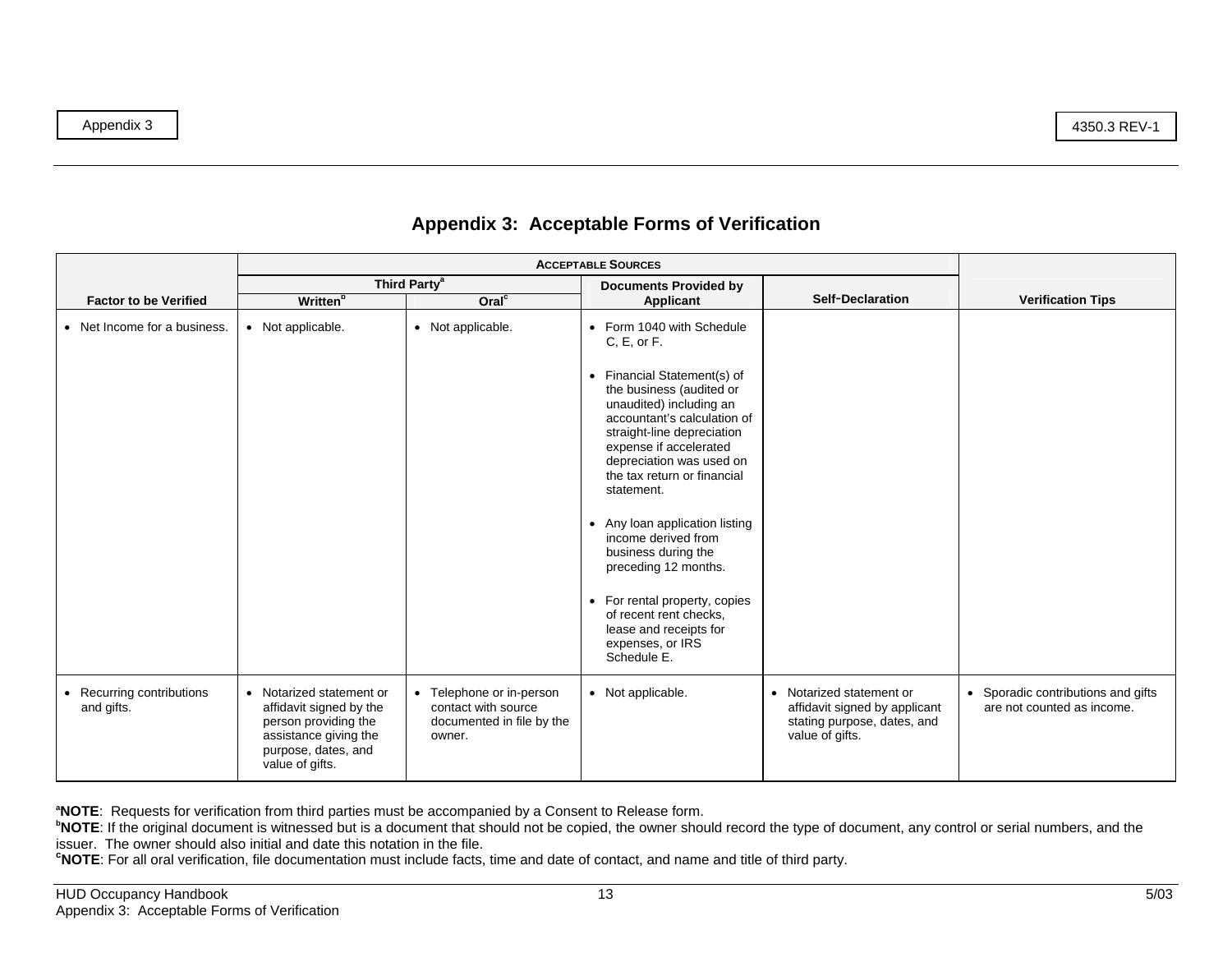|                                              | <b>ACCEPTABLE SOURCES</b>   |                          |                                                                                                                                                                                                                                                                                                                                                                                             |                                                                                                               |                                                                                                                                                                                                                                                                                                                                                                                                                                                                                                                                                                    |
|----------------------------------------------|-----------------------------|--------------------------|---------------------------------------------------------------------------------------------------------------------------------------------------------------------------------------------------------------------------------------------------------------------------------------------------------------------------------------------------------------------------------------------|---------------------------------------------------------------------------------------------------------------|--------------------------------------------------------------------------------------------------------------------------------------------------------------------------------------------------------------------------------------------------------------------------------------------------------------------------------------------------------------------------------------------------------------------------------------------------------------------------------------------------------------------------------------------------------------------|
|                                              |                             | Third Party <sup>a</sup> | <b>Documents Provided by</b>                                                                                                                                                                                                                                                                                                                                                                |                                                                                                               |                                                                                                                                                                                                                                                                                                                                                                                                                                                                                                                                                                    |
| <b>Factor to be Verified</b>                 | <b>Written</b> <sup>b</sup> | Oral <sup>c</sup>        | Applicant                                                                                                                                                                                                                                                                                                                                                                                   | <b>Self-Declaration</b>                                                                                       | <b>Verification Tips</b>                                                                                                                                                                                                                                                                                                                                                                                                                                                                                                                                           |
| • Self-employment, tips,<br>gratuities, etc. | None available.             | None available.          | Form 1040/1040A showing<br>amount earned and<br>employment period.                                                                                                                                                                                                                                                                                                                          | Notarized statement or<br>affidavit signed by applicant<br>showing amount earned and<br>pay period.           |                                                                                                                                                                                                                                                                                                                                                                                                                                                                                                                                                                    |
| • Social security number.                    | • None required.            | • None required.         | • Original Social Security<br>card<br>Driver's license with SSN<br>Identification card issued<br>by a federal, State, or local<br>agency, a medical<br>insurance provider, or an<br>employer or trade union.<br>Earnings statements on<br>payroll stubs<br>• Bank statement<br>Form 1099<br>Benefit award letter<br>Retirement benefit letter<br>• Life insurance policy<br>• Court records | • Certification that document is<br>complete/accurate unless<br>original Social Security card is<br>provided. | • Individuals who have applied for<br>legalization under the Immigration<br>Reform and Control Act of 1986<br>will be able to disclose their social<br>security numbers but unable to<br>supply cards for documentation.<br>Social security numbers are<br>assigned to these persons when<br>they apply for amnesty. The<br>cards go to DHS until the persons<br>are granted temporary lawful<br>resident status. Until that time,<br>their acceptable documentation is<br>a letter from the DHS indicating<br>that social security numbers have<br>been assigned. |
| • Unborn children.                           | • None required.            | • None required.         | • None required.                                                                                                                                                                                                                                                                                                                                                                            | • Applicant/tenant self-certifies<br>to pregnancy.                                                            | Owner may not verify further<br>than self-certification.                                                                                                                                                                                                                                                                                                                                                                                                                                                                                                           |

**aNOTE:** Requests for verification from third parties must be accompanied by a Consent to Release form.

**bNOTE:** If the original document is witnessed but is a document that should not be copied, the owner should record the type of document, any control or serial numbers, and the issuer. The owner should also initial and date this notation in the file.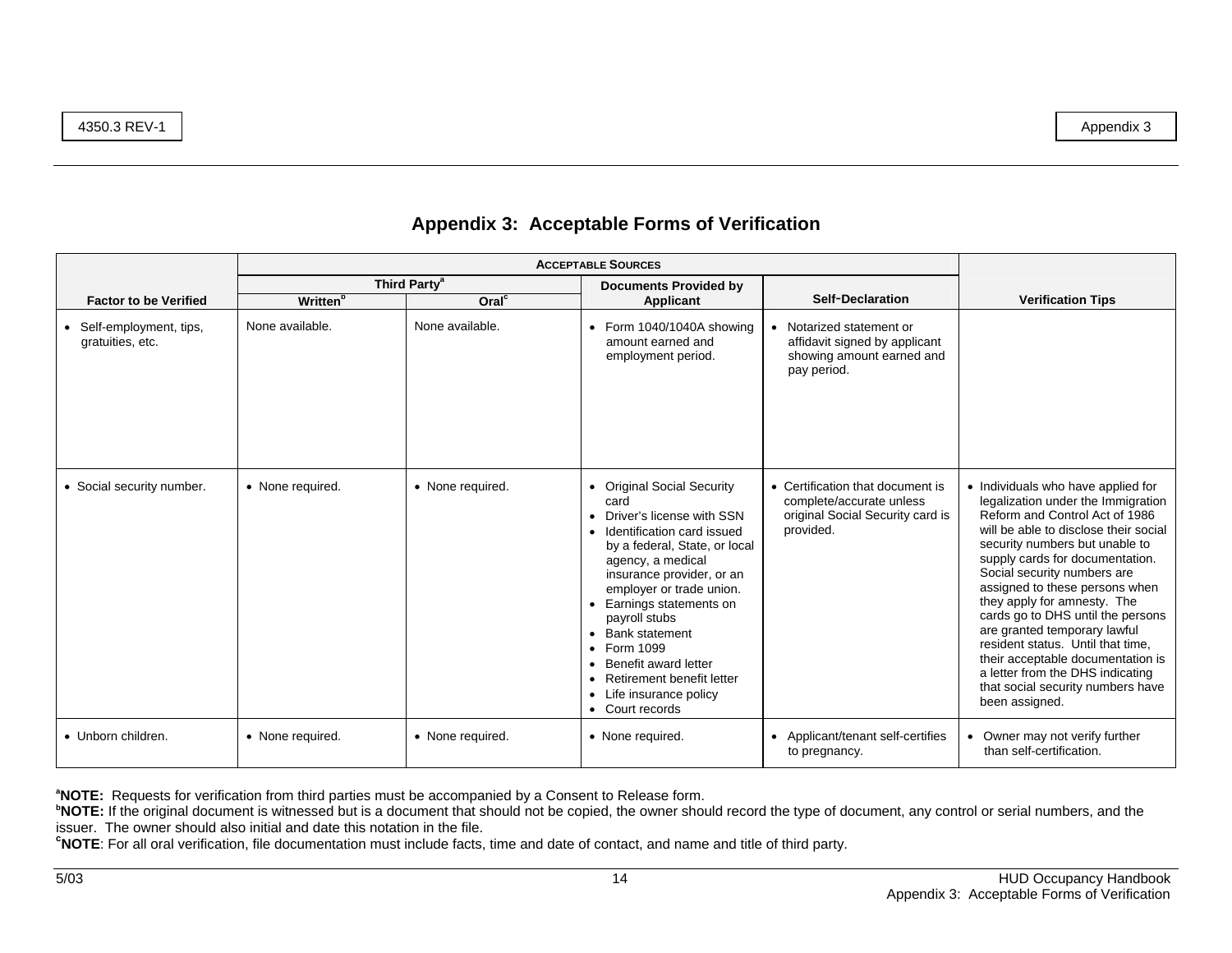|                                              | <b>ACCEPTABLE SOURCES</b>                                                                                                                                                                             |                                                                                                |                                                                                                                                                                                 |                         |                                                                                                                                                                                                                                                  |
|----------------------------------------------|-------------------------------------------------------------------------------------------------------------------------------------------------------------------------------------------------------|------------------------------------------------------------------------------------------------|---------------------------------------------------------------------------------------------------------------------------------------------------------------------------------|-------------------------|--------------------------------------------------------------------------------------------------------------------------------------------------------------------------------------------------------------------------------------------------|
| <b>Factor to be Verified</b>                 | <b>Written</b> <sup>b</sup>                                                                                                                                                                           | Third Party <sup>a</sup><br>Oral <sup>c</sup>                                                  | <b>Documents Provided by</b><br>Applicant                                                                                                                                       | <b>Self-Declaration</b> | <b>Verification Tips</b>                                                                                                                                                                                                                         |
| Unemployment<br>compensation.                | • Verification form<br>completed by source.                                                                                                                                                           | Telephone or in-person<br>contact with agency<br>documented in a file by<br>an owner.          | Copies of checks or<br>records from agency<br>provided by applicant<br>stating payment amounts<br>and dates.<br>Benefit notification letter<br>signed by authorizing<br>agency. |                         | Frequency of payments and<br>٠<br>expected length of benefit term<br>must be verified.<br>Income not expected to last full<br>12 months must be calculated<br>based on 12 months and interim<br>recertification completed when<br>benefits stop. |
| • Welfare payments (as-paid<br>states only). | • Verification form<br>completed by welfare<br>department indicating<br>maximum amount<br>family may receive.<br>Maximum shelter<br>schedule by household<br>size with ratable<br>reduction schedule. | • Telephone or in-person<br>contact with income<br>source, documented in<br>file by the owner. | Maximum shelter<br>allowance schedule with<br>ratable reduction schedule<br>provided by applicant.                                                                              | • Not appropriate.      | Actual welfare benefit amount<br>$\bullet$<br>not sufficient as proof of income<br>in "as-paid" states or localities<br>since income is defined as<br>maximum shelter amount.                                                                    |

**aNOTE**: Requests for verification from third parties must be accompanied by a Consent to Release form.

**bNOTE**: If the original document is witnessed but is a document that should not be copied, the owner should record the type of document, any control or serial numbers, and the issuer. The owner should also initial and date this notation in the file.